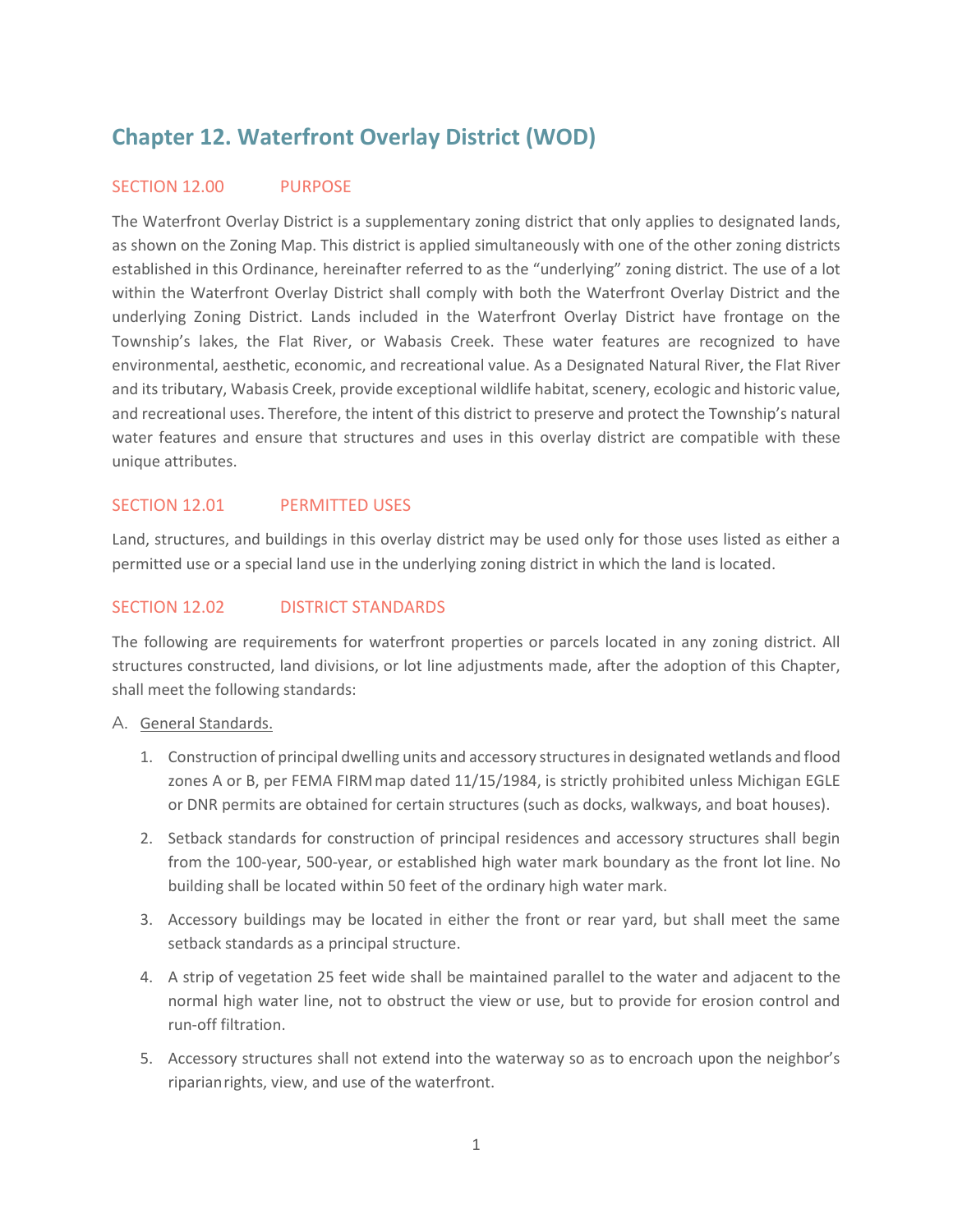- 6. Water access such as walkways, trails, paths, ingress/egress easements, common areas, shared ownership, and use of beaches and docks, private parks, playgrounds and boat launches provided to non-waterfront lots through private property (keyholing) isprohibited. The intent is to limit water access to only approved waterfront lots.
- 7. Sanitary facilities, such as septic tanks and drain fields, shall be set back 100 feet from the ordinary high water mark or the 100-year floodplain, whichever is greater. No part of the disposal system shall be located between the dwelling and the ordinary high watermark or 100-year floodplain.
- 8. Any excavation or bringing in of fill conducted within 330 feet of any body of water or wetland shall have soil erosion and sedimentation control measures taken pursuant to Michigan EGLE standards.
- 9. Those applying lawn or field chemicals within 300 feet of any body of water shall ensure that migration of chemicalsis minimized and that application of the chemicals complies with Michigan EGLE standards and that those applying the chemicals are properly licensed by EGLE.
- B. Flat River and Wabasis Creek. Additional development standards shall be applicable to the Flat River and Wabasis Creek, as administered by the State of Michigan under the authority of Part 305, Natural Rivers of PA 451 of 1994, and the DNR Natural River Zoning rules promulgated thereunder. These standards apply to all property located within 400 feet of the Flat River and Wabasis Creek.
	- 1. Applicability. A Natural River Program zoning permit is required for all construction activities, foot and vehicle bridges, clearing of vegetation within 25 feet of the water, land alteration, septic system location, utility lines, home occupations, campgrounds, docks, stairways, boardwalks, mining extraction, bank stabilization, and fisheries habitat improvement activities, and land divisions, except for those activities identified under the DNR Natural Rivers Zoning rules. Property owners should refer to the DNR, Natural River Zoning rules, effective September 19, 2013, for specific standards.
	- 2. Setbacks.
		- a. Single-family dwellings, accessory buildings, and appurtenances shall have a minimum setback of 100 feet from the ordinary high-water mark or 25 feet from the 100-year floodplain, whichever is greater.
		- b. Single-family dwellings, accessory buildings, and appurtenances shall be set back a minimum of 50 feet from the top of a bluff.
		- c. A disposal field or septic tank shall have a minimum setback of 100 feet from the ordinary high-water mark and a minimum of 100 feet from any surface or subsurface drain that discharges into the Flat River or Wabasis Creek.
		- d. Mining and extracting activities, including all land disturbances, structures, and other mining activities, shall have a minimum setback of 300 feet from the ordinary high-water mark.
	- 3. Development and Land Alterations.
		- a. A natural vegetation strip that includes the river and all lands within 25 feet of the ordinary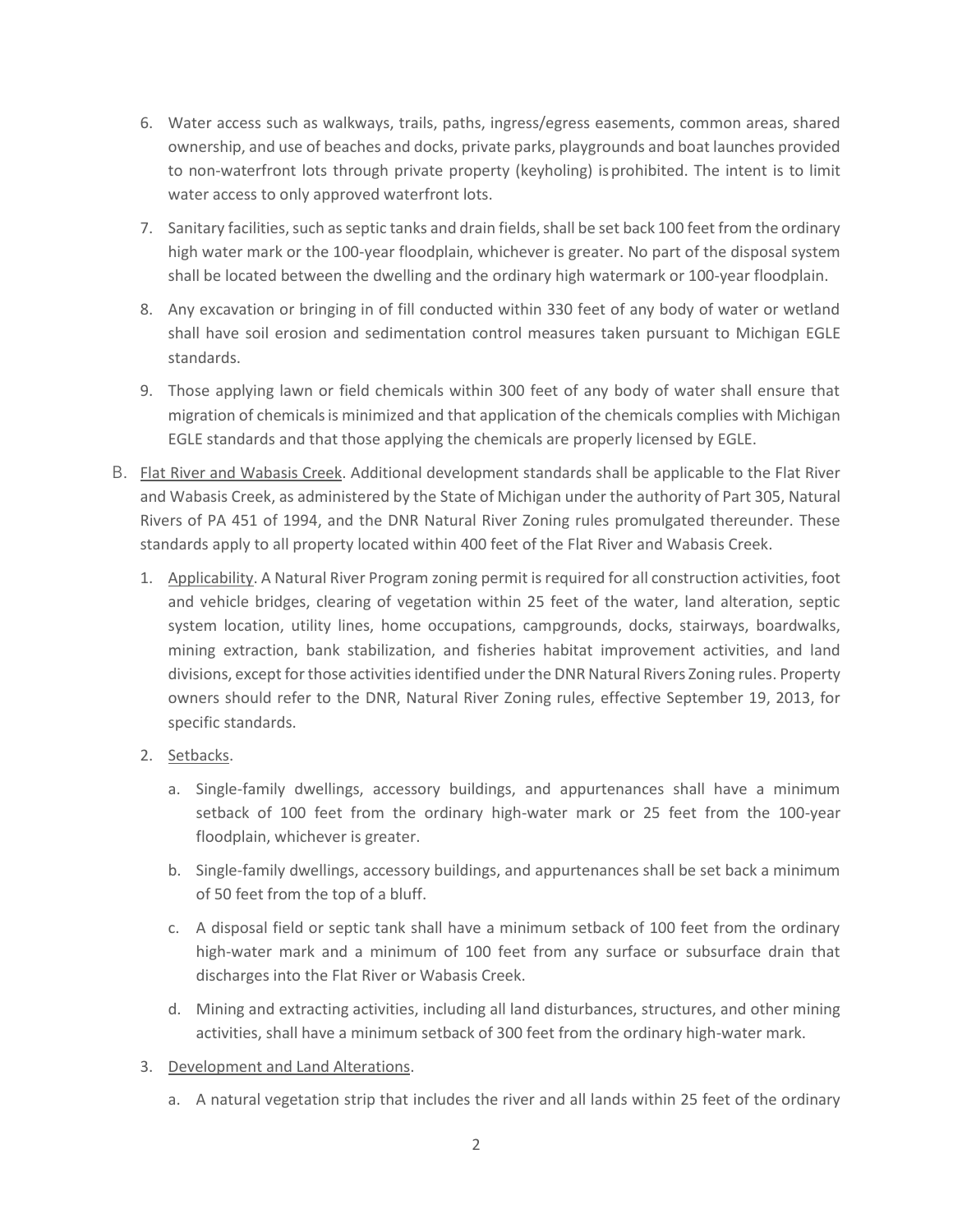high-water mark shall be maintained on each side of the Flat River and Wabasis Creek. Trees and shrubs may be pruned over not more than a 50-foot width for a filtered view of the river.

- b. The natural contour of the face and crest of the bluff shall not be altered.
- c. The land between the crest of the bluff and the minimum building setback line shall not be altered, except for minor landscaping activities.
- d. A disposal field shall not be located within the 100-year floodplain, a wetland area, or the natural vegetation strip.
- e. A septic tank shall not be closer to the river than the dwelling it serves and shall not be located within a wetland area.
- 4. Docks. One private dock shall be permitted per parcel, subject to the following standards:
	- a. A dock shall not be more than 48 square feet in area, with not more than 4 feet of dock extending over the edge of the river.
	- b. A dock shall be designed, constructed, and maintained to blend with the natural surroundings. The use of natural, native materials is encouraged.
- 5. Stairways. One private stairway constructed to allow river access shall conform to all of the following standards:
	- a. A stairway is not permitted unless no other reasonable and safe access to the river exists.
	- b. A stairway shall be low-profile, not more than four feet wide and constructed without stairs being recessed into the ground surface, except if site and soil conditions dictate that a recessed stairway is appropriate.
	- c. A landing shall not be constructed unless required by building code, in which case the landing shall be the minimum number and size required by building code.
	- d. Not more than one handrail shall be associated with a stairway.
	- e. A stairway shall be constructed using natural materials.
	- f. A stairway shall be located and maintained to blend with the natural surroundings, and where removal of vegetation in the natural vegetation strip can be minimized.
- 6. Minimum Parcel Size. The division of any lot created after June 21, 1984, is permitted only if all of the following provisions are met:
	- a. The lot shall be accessible by a public road or legal easement onat least one side of the stream.
	- b. The lot shall have at least 150 feet of river frontage, unless ariverfront "common area" subject to a conservation easement is established, or a parcel does not have river frontage, in which case this dimension shall be measured at the point of the parcel closest to the river, and is at least 100 feet wide at the minimum building setback line.
	- c. The lot shall contain at least 30,000 square feet of area within the natural river district. Any "common area" created or any bottomlands shall not be used in any calculations related to